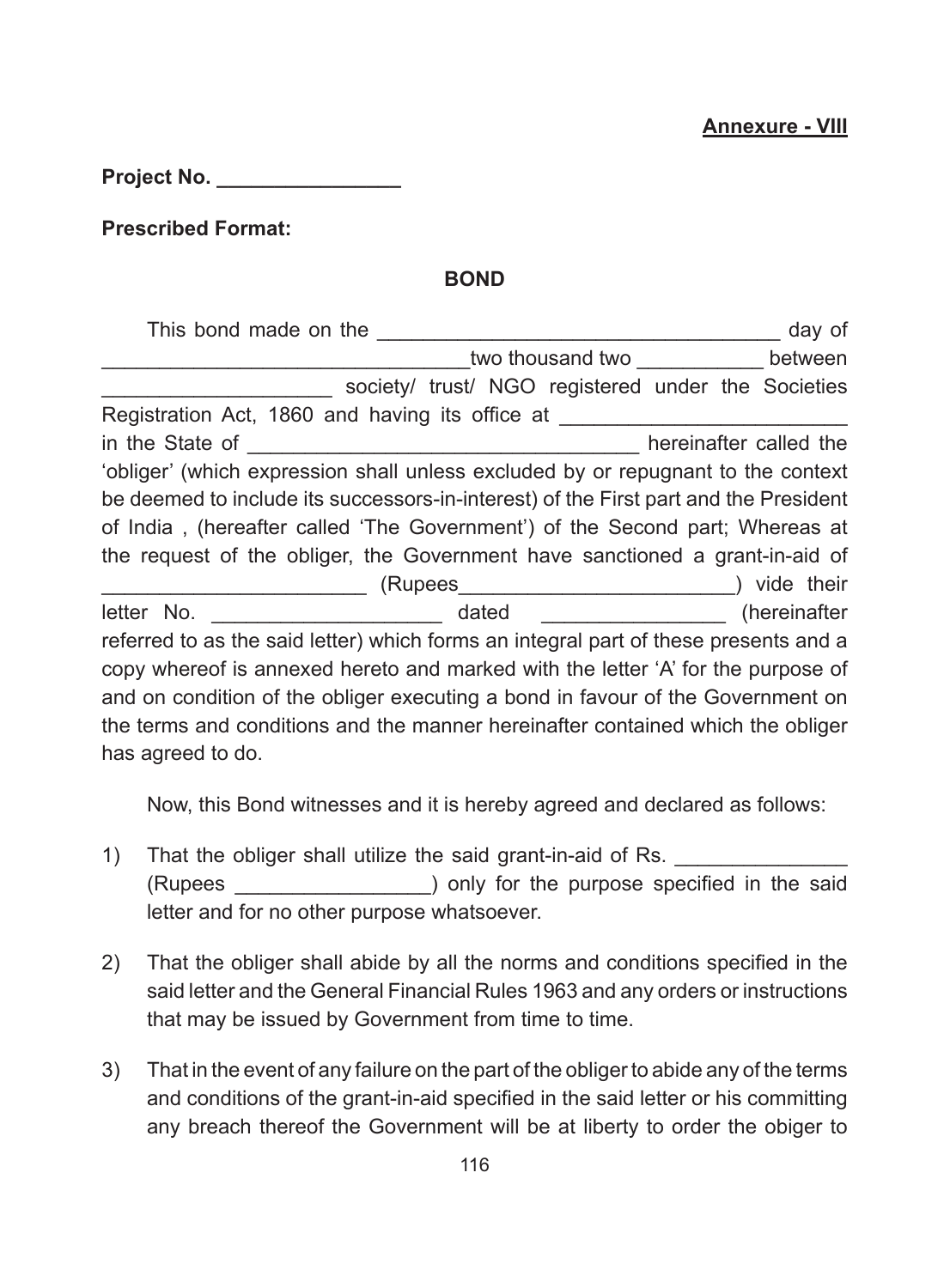repay in full (forthwith entire grant-in-aid amounting to Rs. (Rupees etc.) only or any part thereof with interest thereon at the rate of twelve percent (12%) per annum and any order made by Government in this respect will be final and binding on the obliger forthwith and without any objection to pay the Government such sum not exceeding Rs. \_\_\_\_\_\_\_\_\_\_\_\_\_\_\_\_\_\_\_\_(Rupees \_\_\_\_\_\_\_\_\_\_\_\_\_\_\_\_\_\_\_\_\_) only plus interest thereon as may be fixed by the Government and the decision of the Secretary to the Government of India in the Ministry of Health and Family Welfare about the amount so to be paid shall be final and conclusive.

- 4) The society/trust agrees and undertakes to surrender/pay to Government the monetary value of all such pecuniary or other benefits which it may receive or derive/have received or derived through/upon unauthorized use (such as letting out the premises for adequate or less than adequate consideration or use of the premises for any purpose other than that for which the grant was sanctioned) of the property/building created/acquired/constructed largely from out of Government Grant. The decision of the Secretary to the Government of India, Department of AYUSH in the Ministry of Health and Family Welfare as regards the monetary value aforementioned to be surrendered/paid to the Government of India will be final and binding in the Society/Trust.
- 5) Upon the obliger utilizing the Grant-in-aid only for the purpose specified in the said letter and abiding by fulfilling and performing all the terms and conditions of the said letter the above written obligation shall be void and of no effect but otherwise it shall be and remain in full force effect and virtue.

Provided always and it is hereby agreed and declared that the decision of the Secretary, Ministry of AYUSH as to whatever the obliger has or has not performed and observed the obligations and conditions herein before received shall be final and binding.

6) The stamp duty on the Bond shall be borne by the Government IN WITNESS whereof these presents have been signed by Shri/ Smt...<br>Smt... on behalf or the obliger and Shri/ Smt. for and on behalf of the President of India on the dates appearing against their respective signatures.